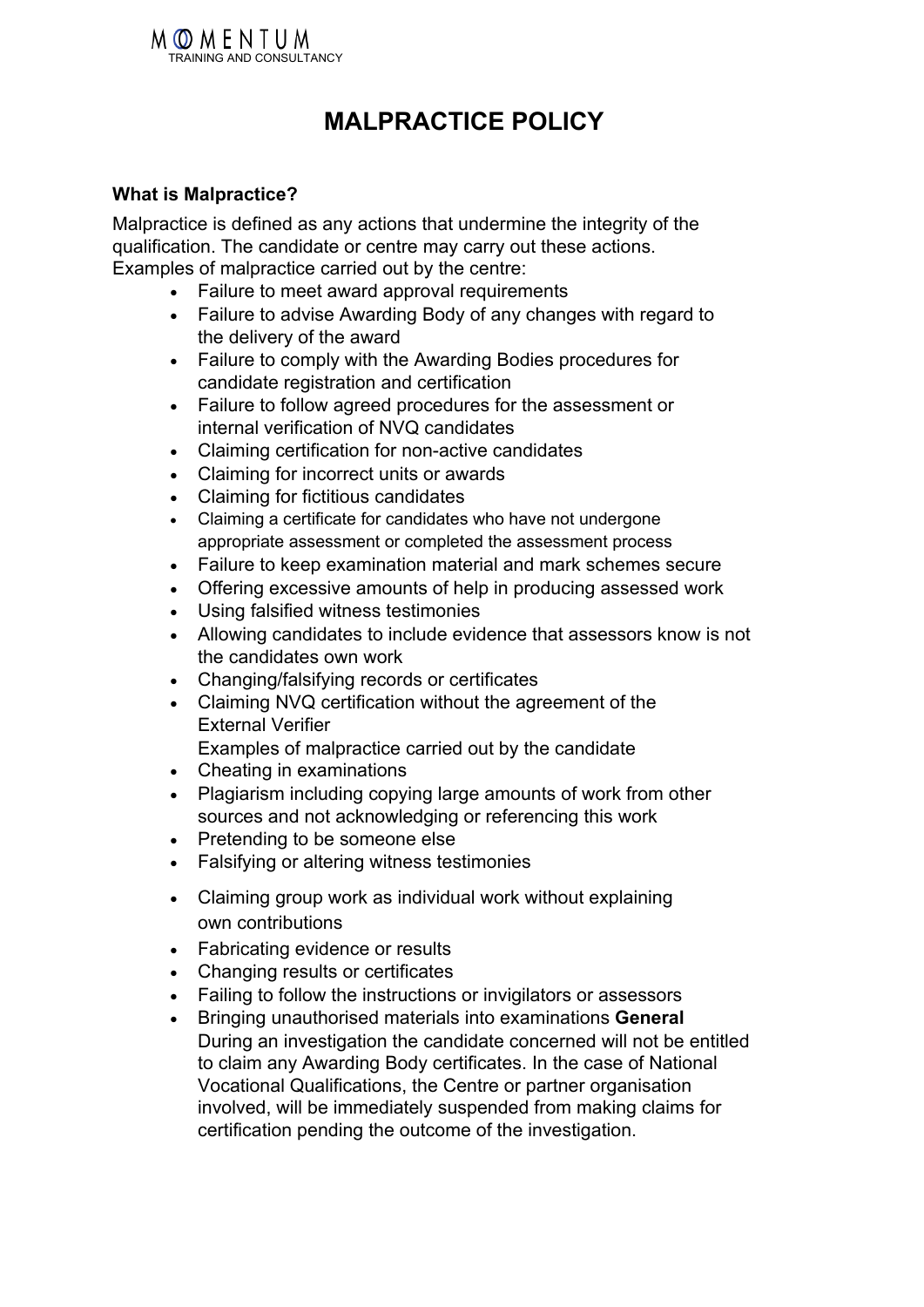#### **National Vocational Qualifications (NVQs)**

Centres offering NVQs should be particularly aware of the additional responsibilities they undertake on these schemes, for the assessment and internal verification of candidates and for reporting their achievements to the Awarding Bodies.

PIABC seeks to ensure the complete integrity of the assessment, internal verification and certification processes in relation to NVQs and Centres are reminded that this policy and procedure applies equally to those awards in which Centre-based assessments are carried out.

#### **Centre Responsibility**

Centre staff to co-operate fully with any investigations into malpractice. Failure to do so may result in the Centre's approval status being permanently or temporarily removed.

In cases of suspected malpractice by candidates, Centre staff should make candidates aware that their final results may be void if the case is proven. Centre staff who identify suspected cases of irregularity or malpractice must immediately report their findings in writing with supporting evidence (please see Procedure for Dealing with Malpractice).

#### **Appeals**

Centres and staff wishing to appeal against the findings of the malpractice investigation or the penalties and sanctions imposed should contact the Awarding Body. Appeals will be accepted from the Principal/CEO/Head of Centre or individual members of staff who are personally implicated in the decision.

Page 4 of 6

### **PROCEDURE FOR DEALING WITH MALPRACTICE**

'Suspected Malpractice Form' to be completed by the complainant and returned to Head Office. A copy of this form is available at the end of the document.

**Momentum Training**, maintains authority to undertake investigations into alleged irregularities within their Centres.

On receipt of the form **Momentum Training** will carry out an investigation and report its findings to the Centre and QCA. On receipt of the form, **Momentum Training** will inform the Centre and QCA of the estimated timescale for the completion of the investigation. This will normally be within one month of the receipt of the form.

The investigation will be carried out by a team independent of the management of normal working relationships with the Centre or external verifier involved.

The final report will contain:

- The origin of the complaint and mode of discovery
- The investigations carried out
- The evidence obtained
- The conclusions drawn
- The recommendations for action and the resolution of the matter. The report will be made available to the Centre concerned and if appropriate, QCA. The report will be shared with other external parties if appropriate.

In the case of NVQs, if an investigation finds that certificates may be invalid **Momentum Training** will inform QCA and agree the appropriate action with them.